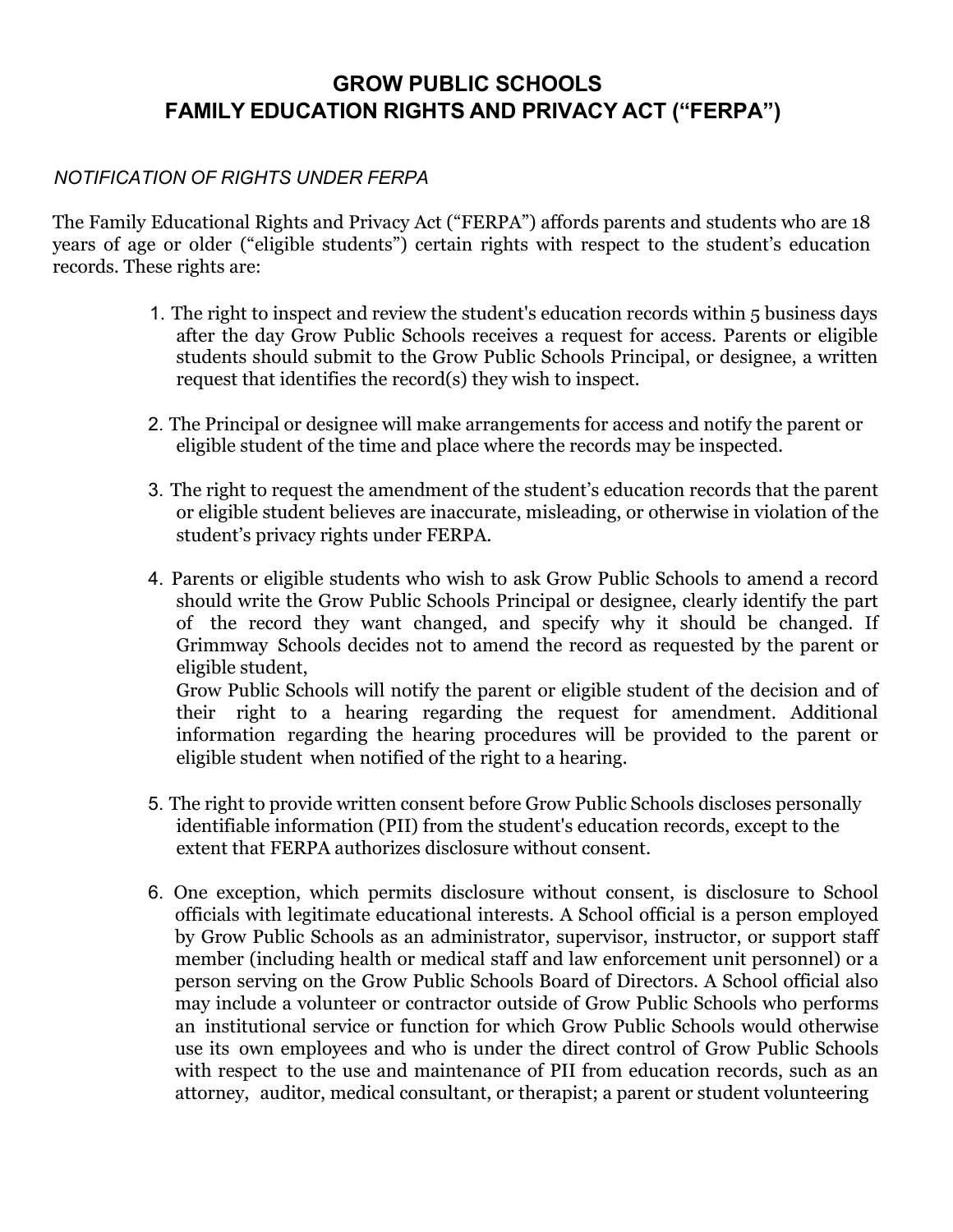to serve on an official committee, such as a disciplinary or grievance committee; or a parent, student, or other volunteer assisting another school official in performing his or her tasks. A School official has a legitimate educational interest if the official needs to review an education record in order to fulfill his or her professional responsibility.

Upon request, Grow Public Schools discloses education records without consent to officials of another school district in which a student seeks or intends to enroll, or is already enrolled if the disclosure is for purposes of the student's enrollment or transfer.

Note that Grow Public Schools will not release information to third parties for immigration-enforcement purposes, except as required by law or court order.

7. The right to file a complaint with the U.S. Department of Education concerning alleged failures by Grow Public Schools to comply with the requirements of FERPA. The name and address of the Office that administers FERPA are:

> Family Policy Compliance Office U.S. Department of Education

> > 400 Maryland Avenue, SW Washington, DC 20202

- 8. FERPA permits the disclosure of PII from students' education records, without consent of the parent or eligible student, if the disclosure meets certain conditions found in §99.31 of the FERPA regulations. Except for disclosures to School officials, disclosures related to some judicial orders or lawfully issued subpoenas, disclosures of directory information, and disclosures to the parent or eligible student, §99.32 of the FERPA regulations requires Grow Public Schools to record the disclosure. Parents and eligible students have a right to inspect and review the record of disclosures. Grow Public Schools may disclose PII from the education records of a student without obtaining prior written consent of the parents or the eligible student –
- To other School officials, including teachers, within the educational agency or institution whom Grow Public Schools has determined to have legitimate educational interests. This includes contractors, consultants, volunteers, or other parties to whom the school has outsourced institutional services or functions, provided that the conditions listed in §99.31(a)(1)(i)(B)(1) - (a)(1)(i)(B)(2) are met.(§99.31(a)(1))
- To officials of another school, school system, or institution of postsecondary education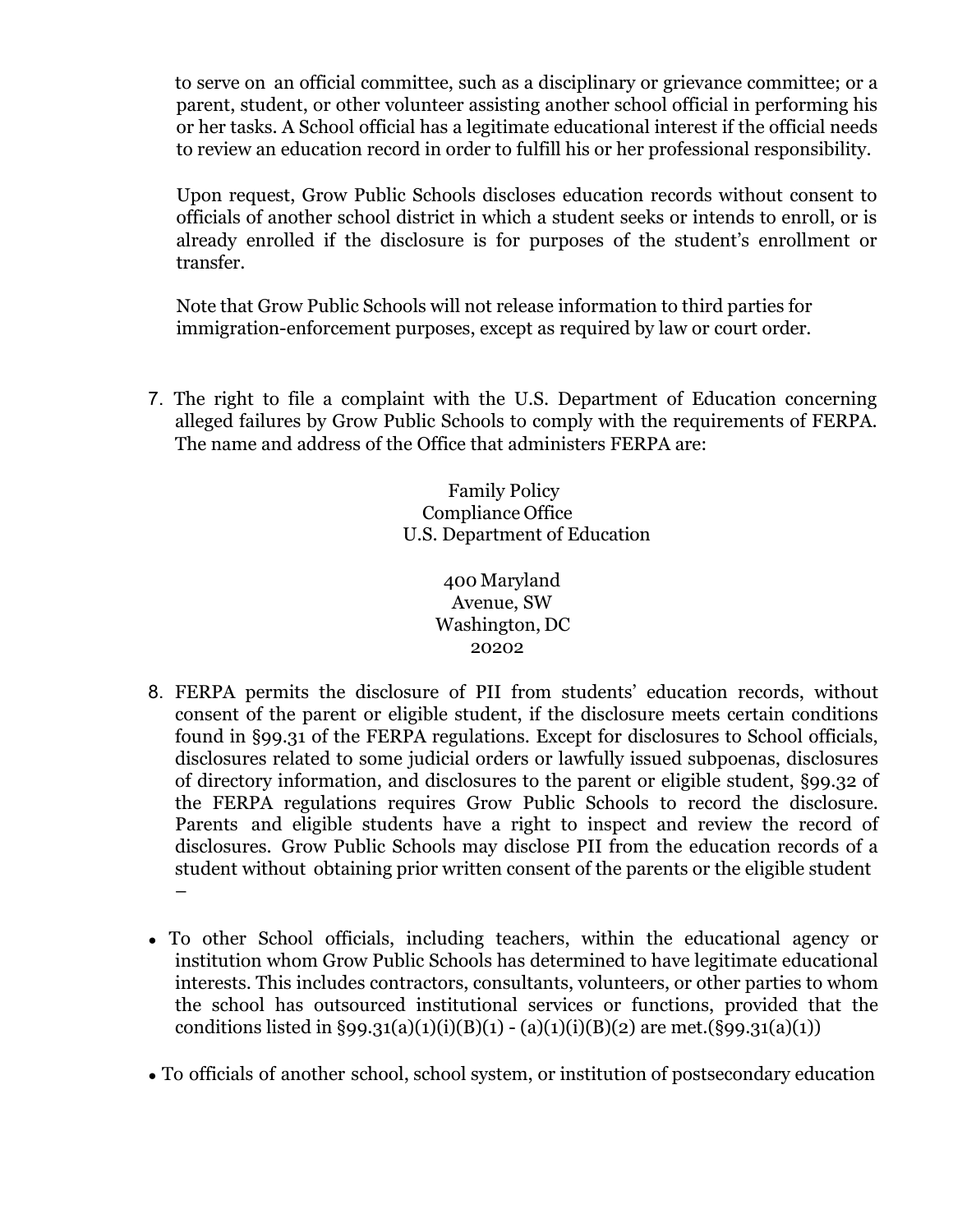where the student seeks or intends to enroll, or where the student is already enrolled if the disclosure is for purposes related to the student's enrollment or transfer, subject to the requirements of §99.34. (§99.31(a)(2))

- To authorized representatives of the U. S. Comptroller General, the U. S. Attorney General, the U.S. Secretary of Education, or State and local educational authorities, such as the State educational agency in the parent or eligible student's State (SEA). Disclosures under this provision may be made, subject to the requirements of §99.35, in connection with an audit or evaluation of Federal or State-supported education programs, or for the enforcement of or compliance with Federal legal requirements that relate to those programs. These entities may make further disclosures of PII to outside entities that are designated by them as their authorized representatives to conduct any audit, evaluation, or enforcement or compliance activity on their behalf. (§§99.31(a)(3) and 99.35)
- In connection with financial aid for which the student has applied or which the student has received, if the information is necessary to determine eligibility for the aid, determine the amount of the aid, determine the conditions of the aid, or enforce the terms and conditions of the aid.  $(\S 99.31(a)(4))$
- To State and local officials or authorities to whom information is specifically allowed to be reported or disclosed by a State statute that concerns the juvenile justice system and the system's ability to effectively serve, prior to adjudication, the student whose records were released, subject to  $\S 99.38$ .  $(\S 99.31(a)(5))$
- To organizations conducting studies for, or on behalf of, the school, in order to: (a) develop, validate, or administer predictive tests;(b) administer student aid programs; or  $(c)$  improve instruction.  $(\S 99.31(a)(6))$ 
	- To accrediting organizations to carry out their accrediting functions. (§99.31(a)(7))
- To parents of an eligible student if the student is a dependent for IRS tax purposes. (§99.31(a)(8))
- To comply with a judicial order or lawfully issued subpoena.(§99.31(a)(9))
- To appropriate officials in connection with a health or safety emergency, subject to §99.36. (§99.31(a)(10)
- Information Grow Public Schools has designated as "directory information" under §99.37. (§99.31(a)(11))
- To an agency caseworker or other representative of a State or local child welfare agency or tribal organization who is authorized to access a student's case plan when such agency or organization is legally responsible, in accordance with State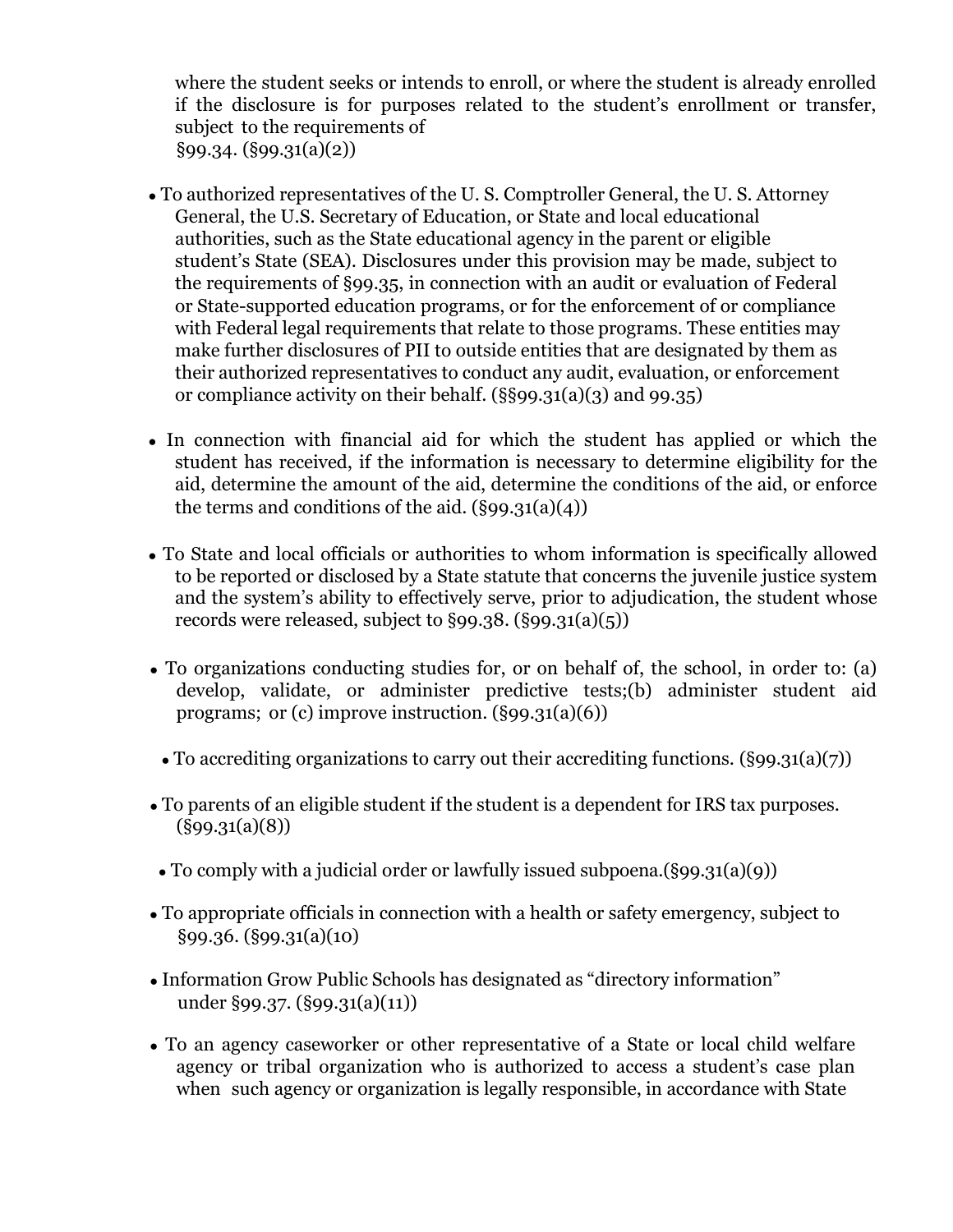or tribal law, for the care and protection of the student in foster care placement. (20 U.S.C.

 $§ 1232g(b)(1)(L)).$ 

• To the Secretary of Agriculture or authorized representatives of the Food and Nutrition Service for purposes of conducting program monitoring, evaluations, and performance measurements of programs authorized under the Richard B. Russell National School Lunch Act or the Child Nutrition Act of 1966, under certain conditions. (20 U.S.C.  $\S 1232g(b)(1)(K)$ ).

"Directory Information" is information that is generally not considered harmful or an invasion of privacy if released. Directory Information can be disclosed to outside organizations without a parent's prior written consent. Outside organizations include, but are not limited to, companies that manufacture class rings or publish year books. Grow Public Schools has designated the following information as directory information:

- Student's name
- Student's address
- Parent/Guardian's address
- Telephone listing
- Student's electronic mail address
- Parent/Guardian's electronic mail address
- Photograph
- Date and place of birth
- Dates of attendance
- Grade level
- Weight and height of members of athletic teams
- Degrees, honors, and awards received
- The most recent educational agency or institution attended; and
- Student ID number, user ID, or other unique personal identifier used to communicate in electronic systems that cannot be used to access education records without a PIN, password, etc. (A student's SSN, in whole or in part, cannot be used for this purpose.)

If you do not want Grow Public Schools to disclose directory information from your child's education records without your prior written consent, you must notify Grimmway Schools in writing within 10 days of enrollment.

Please notify: **Lacie Harris, Principal** Grow Academy Shafter 661-630-7220 [lharris@growpublicschools.org](mailto:lharris@growpublicschools.org)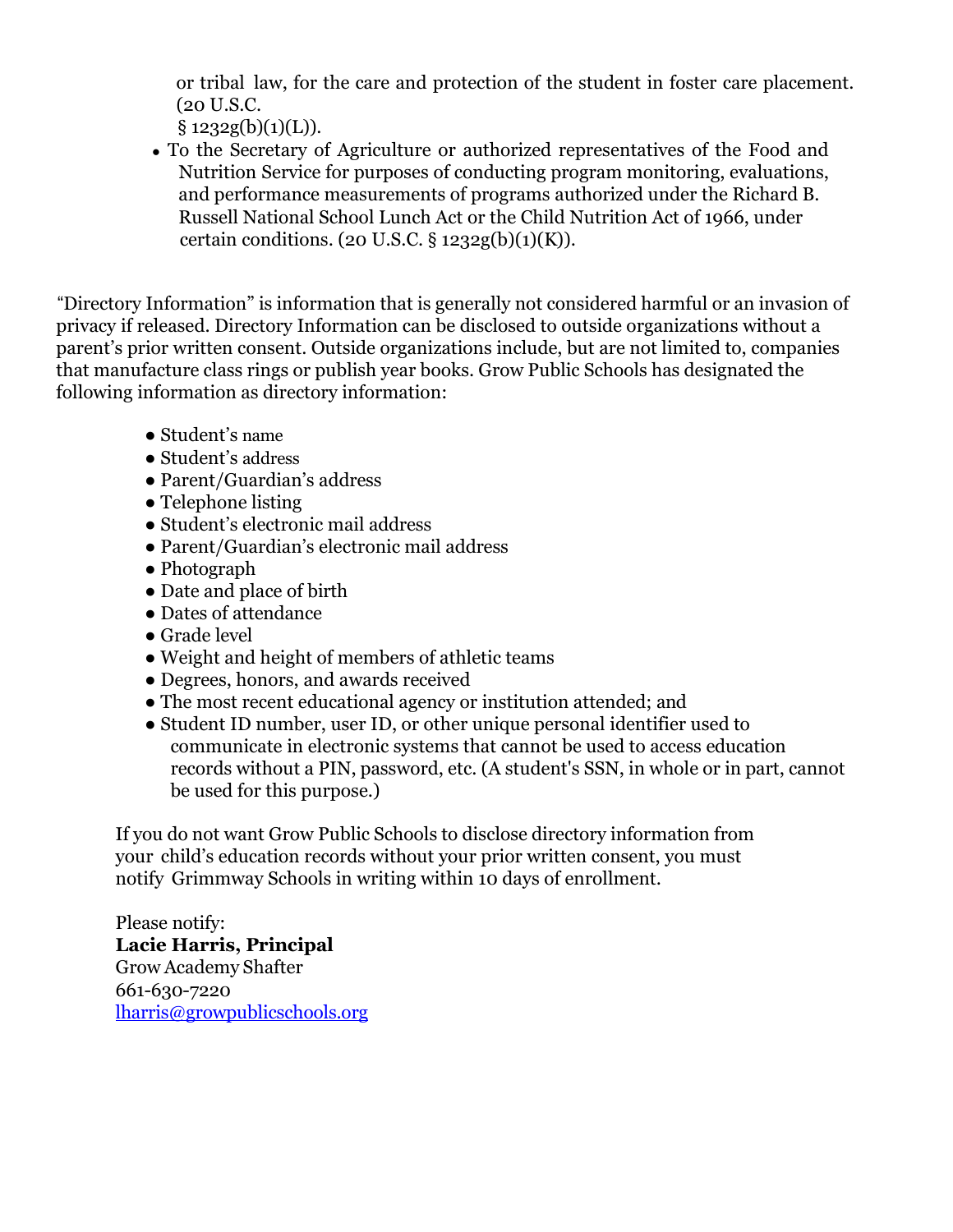## **FAMILY EDUCATION RIGHTS AND PRIVACY ACT ("FERPA") DIRECTORY INFORMATION OPT-OUT FORM 2020-2021**

**Student's Name: Today's Date:** \_ **/** \_ **/** \_

**SSN#: Date of Birth:**

## **Address: City: State : Zip :**

The Family Educational Rights and Privacy Act (FERPA), a Federal law, requires that Grow Public Schools, with certain exceptions, obtain written consent prior to the disclosure of personally identifiable information from a student's education records. However, Grow Public Schools may disclose the categories of information designated by Grow Public Schools as "directory information" without prior written consent. The information listed below has been designated as "directory information" by Grow Public Schools and may therefore be released at the discretion of Grow Public Schools. You may request that Grow Public Schools not release this "directory information" without obtaining your prior written consent by completing this FERPA Directory Information Opt-Out Form. Your request to withhold "directory information" is valid for the current school year. A new FERPA Directory Information Opt Out Form must be completed each school year.

Please place a checkmark in the box beside the categories of "directory information" listed below that you do not want Grimmway Schools to disclose without your consent:

☐Student's name

☐Address □ Telephone listing ☐Electronic mail address ☐Photograph  $\Box$ Date and place of birth  $\Box$  Major field of study □Dates of attendance ☐Grade level ☐Participation in officially recognized activities and sports ☐Weight and height of members of athletic teams ☐Degrees, honors, and awards received  $\Box$ The most recent educational agency or institution attended; and Student ID number, user ID, or other unique personal identifier used to communicate in electronic systems that cannot be used to access education records without a PIN, password, etc. (A student's SSN, in whole or in part, cannot be used for this purpose.)

By signing below, I am giving written notification to Grow Public Schools that it may not disclose the categories of "directory information" that I have marked above unless I give prior written consent. I understand that such information may still be disclosed by Grimmway Schools if disclosure is otherwise permissible under FERPA.

Student Name (please print):